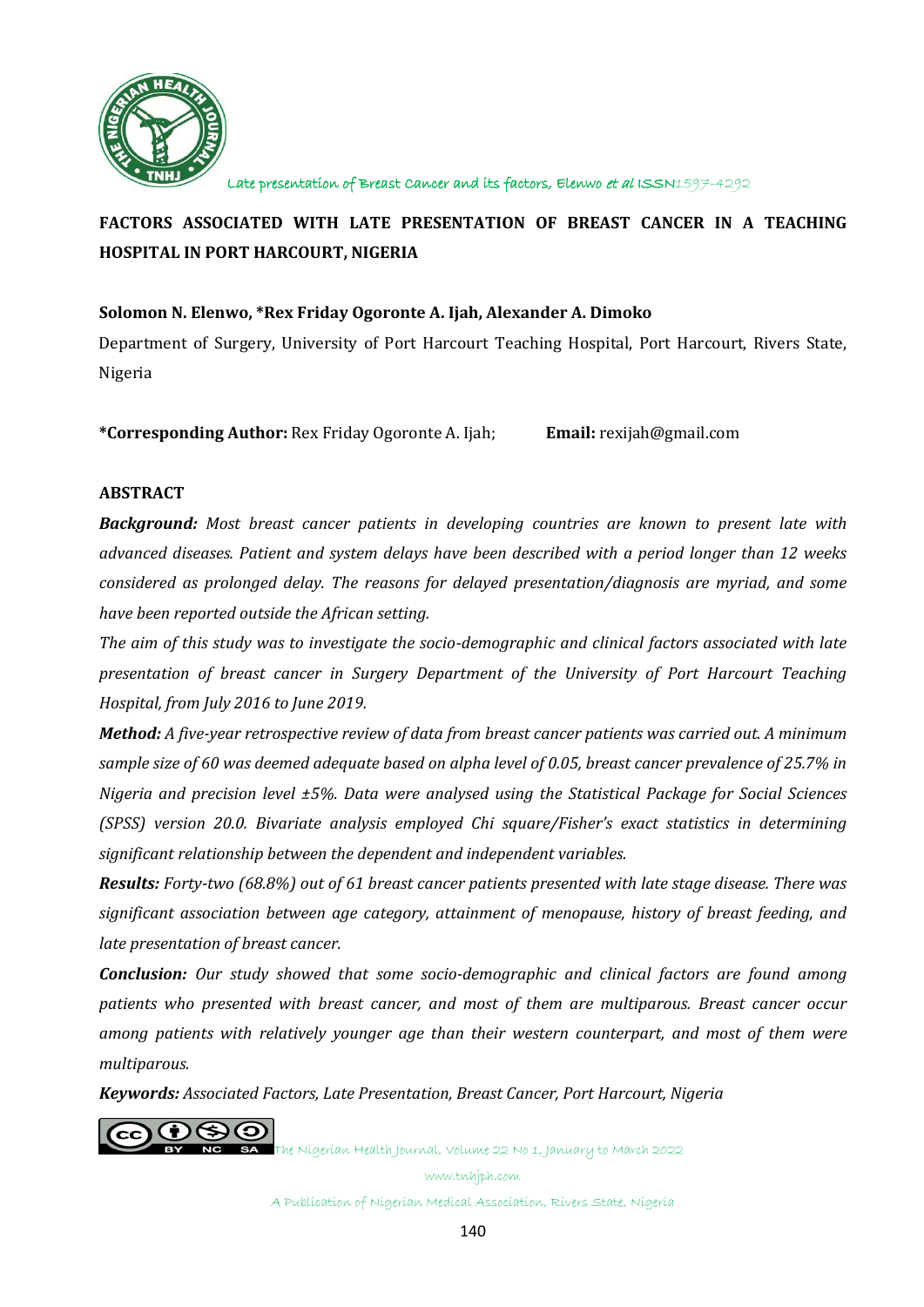

### **INTRODUCTION**

Breast cancer, with an annually global incidence of 1.67 million and over 500,000 deaths, is reported to be commonest cancer among women<sup>1, 2</sup>. Late stage presentation and diagnosis is a known problem<sup>3</sup>-<sup>5</sup> and any factor that is associated or linked to late presentation of breast cancer is discussed here as correlates of breast cancer late presentation. Patient and system delays have been described with a period longer than 12 weeks considered as a delay6. The reasons for delayed presentation/diagnosis are myriad, and some have been reported outside the African setting7-9. Psychological and behavioral attributes of patients have also been reported as significant reasons for delay in presentation<sup>6</sup>. In a London study investigating the correlates of late presentation, belief was found to be the most significant factor, while age, socio-economic status and ethnicity played no role<sup>10</sup>. Lower survival rates have been found among breast cancer patients with delays of 3 – 6months between onset of symptom and commencement of treatment<sup>11, 12</sup>.

After identifying the challenges, an audit of breast cancer carried out in South West Nigeria recommended that the socioeconomic status of the patients at risk of breast cancer be improved upon, in addition to provision of more facilities for early detection and treatment, public awareness and health education on the subject matter<sup>13</sup>. Several other factors seem to be responsible/associated with late presentation. The aim of this study was to investigate the socio-demographic and clinical correlates of late presentation of breast cancer in Surgery Department of the University of Port Harcourt Teaching Hospital, from July 2014 to June 2019.

#### **METHOD**

A five-year retrospective review of data from breast cancer patients was carried out. Using the Cochrane's formula and adjusting for finite population<sup>14</sup>, a minimum sample size of 60 was deemed adequate based on alpha level of 0.05, breast cancer prevalence of 25.7% in Nigeria<sup>15</sup> and precision level ±5%. Demographic data comprising age at diagnosis, age at menarche, age at menopause, parity, history of breastfeeding and contraceptive use, family history of breast cancer as well as breast examination findings and staging of the disease were collected from the patients using an interviewer-

The Nigerian Health Journal, Volume 22 No 1, January to March 2022

www.tnhjph.com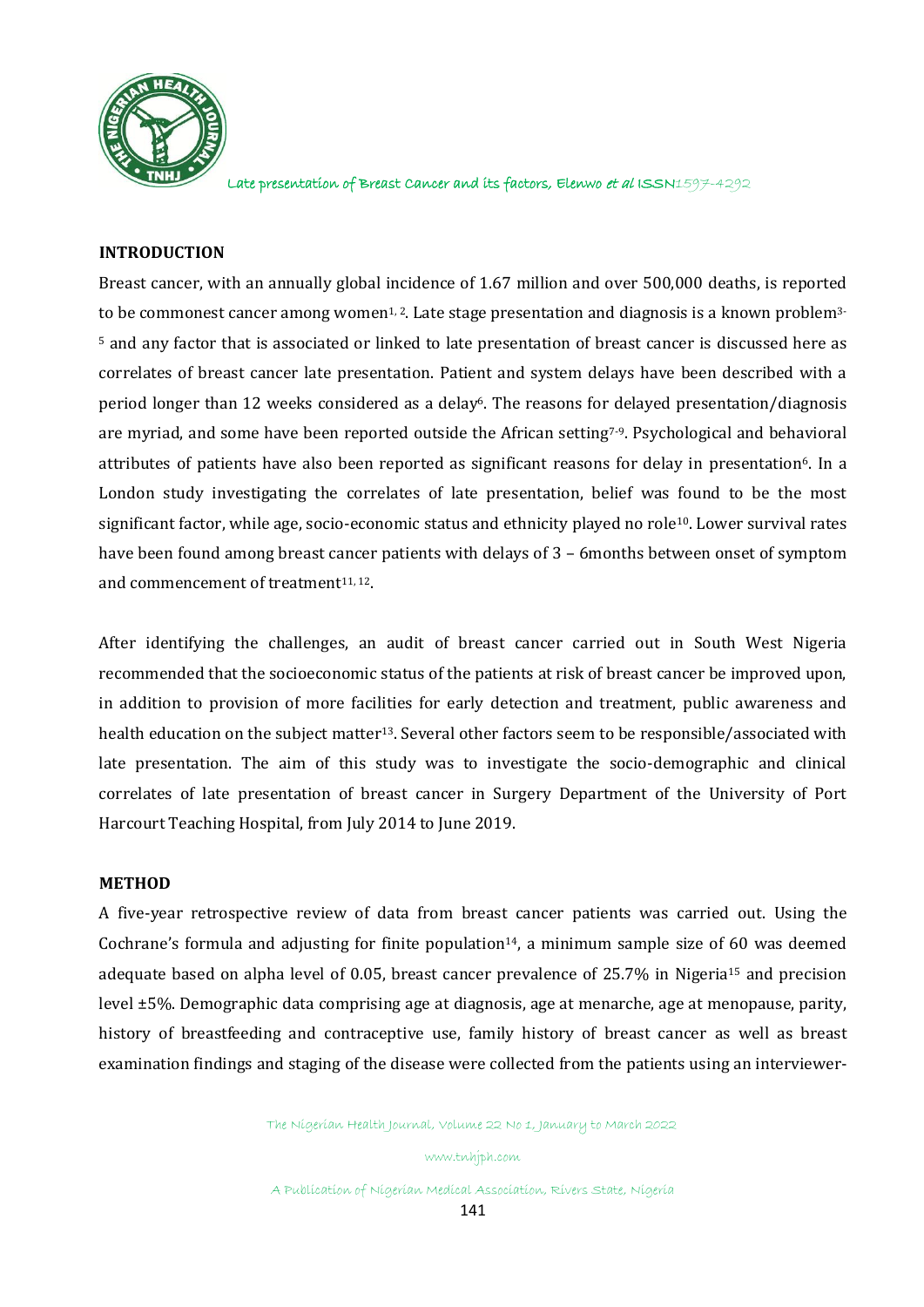

based data collection template, and breast examination. Data were analyzed using the Statistical Package for Social Sciences (SPSS) version 20.0.

Descriptive statistics employed mean, median, standard deviation and range values. Staging of the disease was categorized as early and late. Late presentation categorized as 'yes/no' constituted the dependent variable while the independent variables were the demographic and clinical related data. Bivariate analysis employed Chi square/Fisher's exact statistics in determining significant relationship between the dependent and independent variables. Variables with P<0.25 at bivariate analysis were considered statistically significant and included into the multivariate analysis model. Multivariate analysis was done using binary logistic regression model due to dichotomous attribute of the dependent variable of the study. At multivariate analysis, significant correlates were determined based on statistical significance of 0.05 level. Odds ratio and 95% confidence intervals were determined as measures of the strength of association.

### **RESULTS**

Data were collected from a total of sixty-one female patients with breast cancer.

Table 1 summarizes the sociodemographic characteristics of 61 patients with breast cancer showing the mean, median, and the range for age at diagnosis, age at menarche, age at menopause, and parity. The mean age was 43.1±11.6years, 14.0±1.5years, and 50.4±3.5years for age at diagnosis, menarche, and menopause respectively, with mean parity of 3.4±2.1. The median values are also displayed in the table.

#### **Table 1: Summary of demographic characteristics**

| <b>Variables</b> | Mean ± SD             | Median    | Min - Max           |
|------------------|-----------------------|-----------|---------------------|
| Age at diagnosis | $43.1 \pm 11.6$ years | 41.0years | $20 - 75$ years     |
| Age at menarche  | $14.0 \pm 1.5$ years  | 14.0years | $12 - 18$ years     |
| Age at menopause | $50.4 \pm 3.5$ years  | 51.5years | $44.0 - 55.0$ years |

The Nigerian Health Journal, Volume 22 No 1, January to March 2022

www.tnhjph.com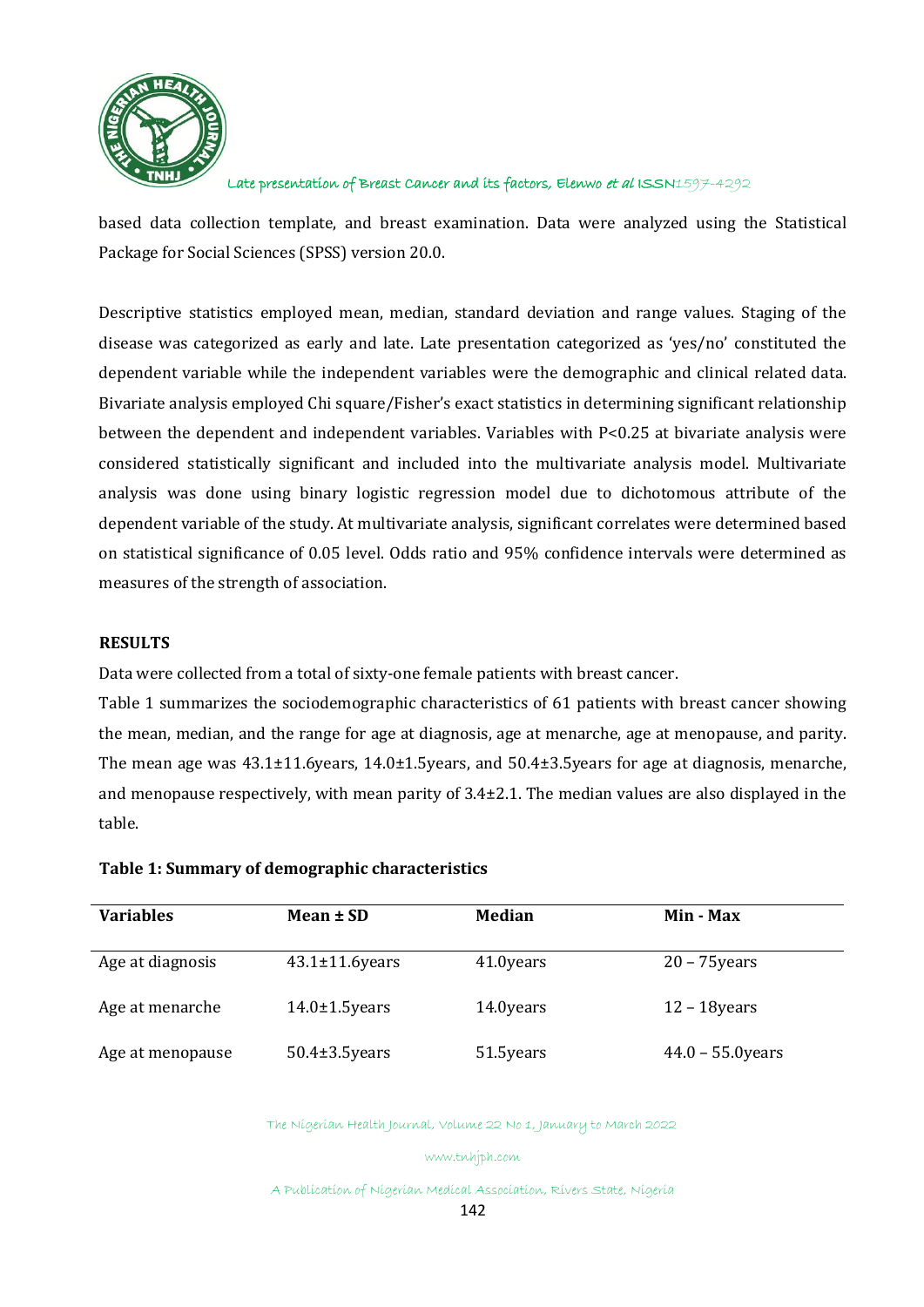

| Parity | $3.4 \pm 2.1$ | $_{\rm 3.0}$ | $0 - 10$ |
|--------|---------------|--------------|----------|
|        |               |              |          |

SD – Standard deviation

### **Staging at Presentation**



**Figure 1: Distribution of early and late clinical staging at presentation**

Figure 1 is a pie chart of 61 breast cancer patients showing the stage at presentation, with 68.8% of them being late stage presentation.

# **Table 2: Bivariate analysis of socio-demographic factors and late presentation among breast cancer patients**

|                  | Late presentation |                                  |              |
|------------------|-------------------|----------------------------------|--------------|
|                  | Yes               | N <sub>0</sub>                   | <b>Total</b> |
| <b>Variables</b> | n(%)              | n(%)                             | n(%)         |
| Age category     |                   |                                  |              |
| $<$ 40 years     | 19 (79.2)         | 5(20.8)                          | 24(100.0)    |
| $\geq 40$ years  | 23(62.2)          | 14 (37.8)                        | 37(100.0)    |
|                  |                   | Chi-Square = 1.963; $P = 0.161*$ |              |

# **Attainment of menopause**

The Nigerian Health Journal, Volume 22 No 1, January to March 2022

www.tnhjph.com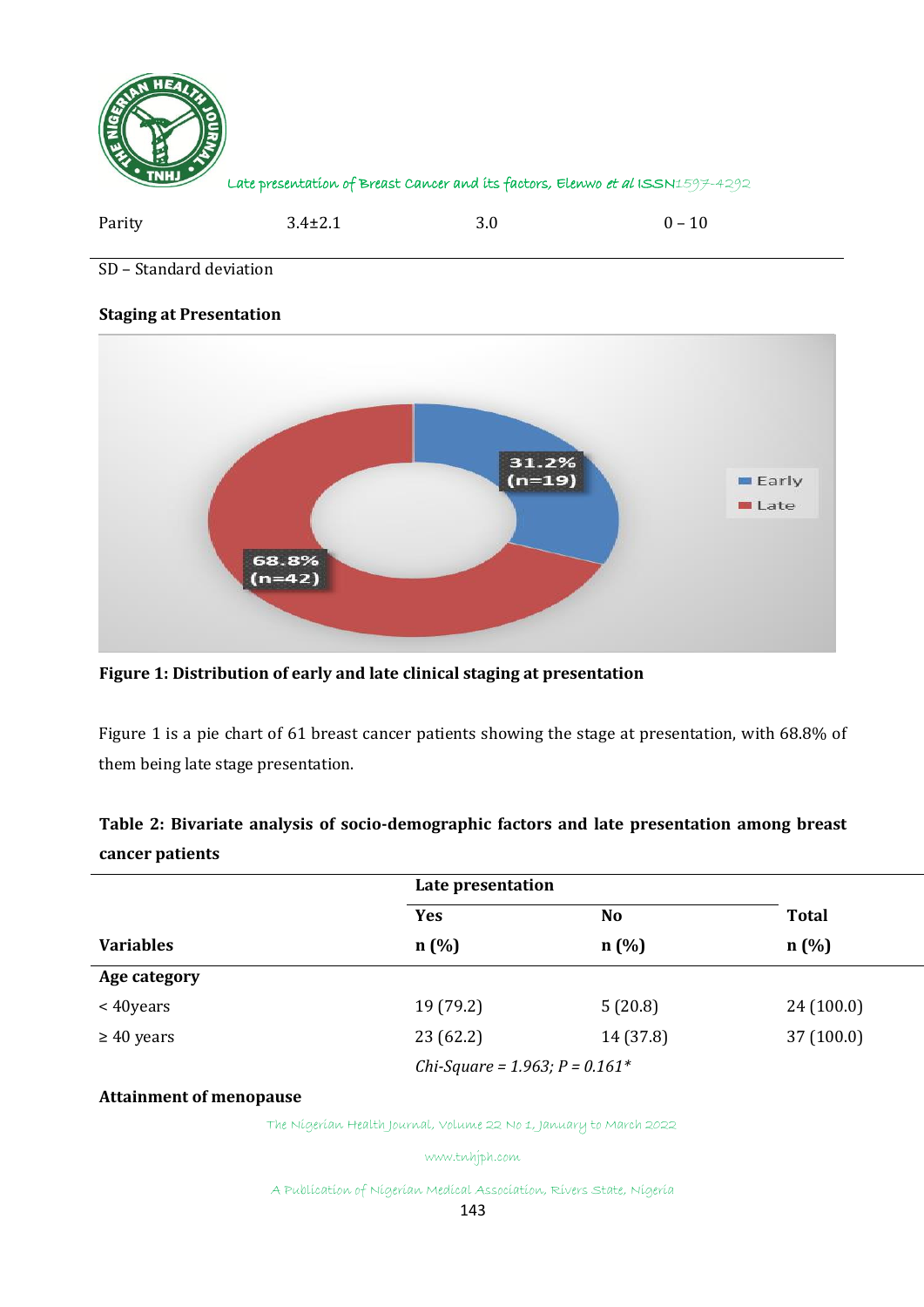

| Yes (menopausal)                      | 11(91.7)                         | 1(8.3)    | 12(100.0)  |
|---------------------------------------|----------------------------------|-----------|------------|
| No (pre-menopausal)                   | 31(63.3)                         | 18 (36.7) | 49 (100.0) |
|                                       | Fisher's exact $P = 0.083*$      |           |            |
| Parity                                |                                  |           |            |
| Para $\leq$ 3                         | 25 (67.6)                        | 12 (32.4) | 37(100.0)  |
| Para $>$ 3                            | 17(70.8)                         | 7(29.2)   | 24 (100.0) |
|                                       | Chi-Square = $0.072$ ; P = 0.788 |           |            |
| <b>History of breastfeeding</b>       |                                  |           |            |
| Yes                                   | 6(46.2)                          | 7(53.8)   | 13(100.0)  |
| No                                    | 36(75.0)                         | 12 (25.0) | 48 (100.0) |
|                                       | Fisher's exact $P = 0.088*$      |           |            |
| History of contraceptive use          |                                  |           |            |
| Yes                                   | 9(75.0)                          | 3(25.0)   | 12(100.0)  |
| No                                    | 33 (67.3)                        | 16 (32.7) | 49 (100.0) |
|                                       | Fisher's exact $P = 0.737$       |           |            |
| Known family history of breast cancer |                                  |           |            |
| Yes                                   | 2(66.7)                          | 1(33.3)   | 3(100.0)   |
| No                                    | 40(69.0)                         | 18(31.0)  | 58 (100.0) |
|                                       | Fisher's exact $P = 1.000$       |           |            |
|                                       |                                  |           |            |
| Side of affected breast               |                                  |           |            |
| Left                                  | 19 (67.9)                        | 9(32.1)   | 28(100.0)  |
| Right                                 | 22 (68.8)                        | 10(31.2)  | 32(100.0)  |
| <b>Both</b>                           | 1(100.0)                         | 0(0.0)    | 1(100.0)   |
|                                       | Fisher's exact $P = 1.000$       |           |            |
| <b>Breast asymmetry</b>               |                                  |           |            |
| Yes                                   | 30 (78.9)                        | 8(21.1)   | 38 (100.0) |
| No                                    | 12 (52.2)                        | 11 (47.8) | 23(100.0)  |
|                                       | Chi-Square = 4.789; $P = 0.029*$ |           |            |

\**Statistically significant P<0.25*

The Nigerian Health Journal, Volume 22 No 1, January to March 2022

www.tnhjph.com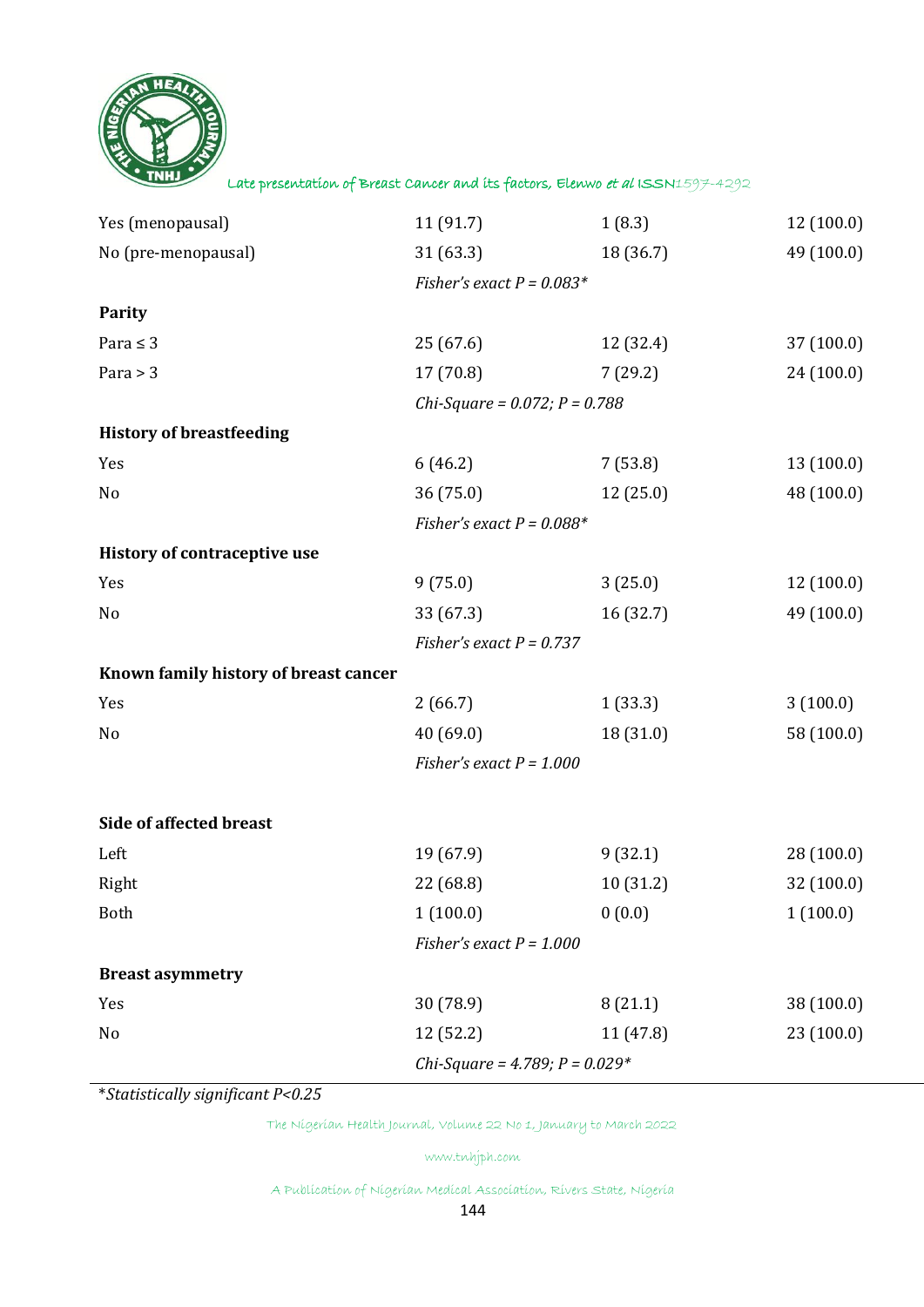

Table 2 shows bivariate analysis of socio-demographic factors and late presentation among 61 breast cancer patients. Among the variables plotted against late presentation were: age category, attainment of menopause, parity, history of breastfeeding, history of contraceptive use, and known family history of breast cancer. There was significant association between age category, history of breast feeding, and late presentation of breast cancer in the bivariate analysis.

# **Table 3: Multivariate analysis of socio-demographic variables (P<0.25 on bivariate analysis) and late presentation of breast cancer**

| Variables*                      | Coefficient | <b>Odds</b><br>ratio | 95% CI          | $\boldsymbol{P}$ |
|---------------------------------|-------------|----------------------|-----------------|------------------|
|                                 | (B)         | (OR)                 |                 |                  |
| Age                             |             |                      |                 |                  |
| <40years                        | 1.522       | 4.58                 | $1.15 - 18.21$  | $0.031*$         |
| $\geq 40$ years <sup>R</sup>    |             | $\mathbf{1}$         | $\mathbf{1}$    |                  |
| <b>Attainment of menopause</b>  |             |                      |                 |                  |
| Yes (Menopausal)                | 2.750       | 15.65                | $1.52 - 161.47$ | $0.021*$         |
| No (Pre-menopausal) $R$         |             | $\mathbf{1}$         | $\mathbf{1}$    |                  |
| <b>History of breastfeeding</b> |             |                      |                 |                  |
| Yes                             | 1.173       | 3.23                 | $0.73 - 14.49$  | 0.125            |
| No <sup>R</sup>                 |             | $\mathbf{1}$         | 1               |                  |
|                                 |             |                      |                 |                  |
| <b>Breast asymmetry</b>         |             |                      |                 |                  |
| Yes                             | 1.321       | 3.75                 | $1.01 - 13.88$  | $0.048*$         |
| No R                            |             | 1                    | $\mathbf{1}$    |                  |

 *\*Statistically significant P<0.05 R-Reference category; CI-Confidence interval* 

Table 3 shows multivariate analysis of socio-demographic variables and hormonal uptake among family planning acceptors. Patients with breast cancer who are < 40years of age are 4.58 times higher odds (P-value = 0.031) of presenting late with breast cancer than those  $\geq$  40 years. Also, patients who

The Nigerian Health Journal, Volume 22 No 1, January to March 2022

www.tnhjph.com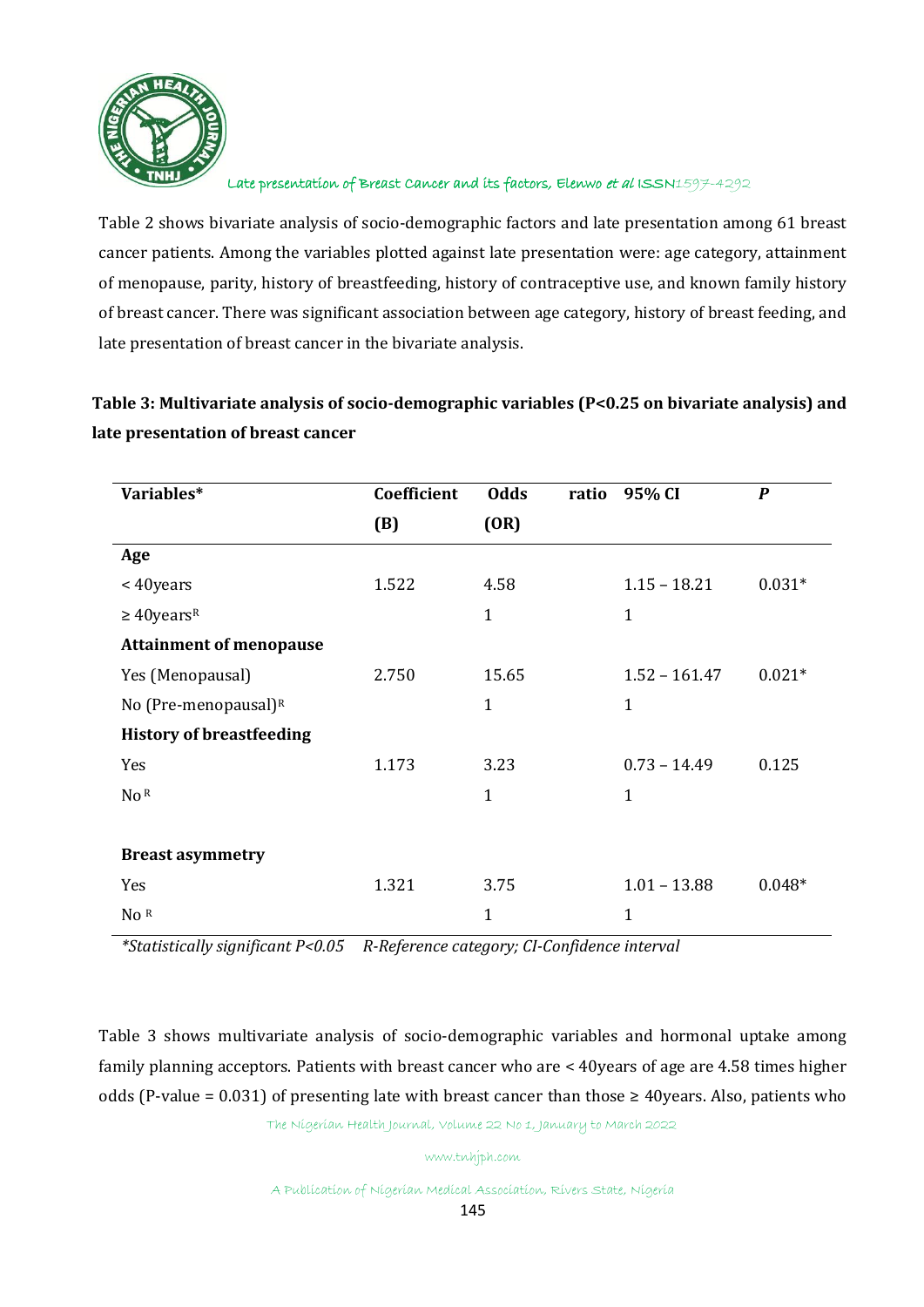

have attained menopause have 15.65 times higher odds (P value = 0.021) of presenting late with breast cancer than the premenopausal patients. History of breast feeding that was initially significant using bivariate analysis faded into insignificance after multivariate analysis.

# **DISCUSSION**

Breast cancer patients in developing countries are known to present late with advanced diseases<sup>16</sup>. A systematic review of Sub-Saharan African articles on breast cancer identified low knowledge of breast cancer, lack of awareness of early detection treatment, poor perception of breast cancer, socio-cultural factors such as belief, traditions and fear, as factors that negatively affect women health seeking behaviors<sup>17</sup>. Among other factors found to be significantly associated with delay in presentation in Morocco was the use of traditional methods<sup>16</sup>. Longer duration of symptoms has been found among the younger age group, minority ethnic group, and patients with low socioeconomic status18. In yet another study, indices of poor knowledge such as presence or absence of pain, and patients' perception of the disease as harmless and temporary, have been reported as important reasons for delay16. Association between multimorbidity and advanced breast cancer has also been reported19.

Several studies have been conducted in Nigeria on breast cancer and factors associated with its clinical presentation20-27. Lower educational level and living in rural area, among others, were strongly associated with later stage disease<sup>20</sup>. The mean age at diagnosis is relatively younger for our patients with breast cancer compared with patient in the United States of America and Europe<sup>28, 29</sup>. Our finding is similar to studies on breast cancer in other parts of Nigeria<sup>13, 20, 30</sup>, Africa<sup>31-33</sup>, Arab nations<sup>34</sup> and China28. Menarche in our patients occur at older age compared with their western counterparts35-38. Most of our patients with breast cancer are multiparous. The onset of menopause among our patients is at a relatively younger mean age of 50.4±3.5years compared to western society. However, it is similar to the findings in studies carried out in other parts of Nigeria<sup>21, 26, 27, 39</sup>.

Most of the patients present to healthcare facilities for treatment at advanced stages of the disease. A similar finding has been reported in studies from other centers in Nigeria<sup>20-27</sup> and other African countries<sup>3-5</sup>. Advanced stage presentation of breast cancer has also been reported in the Asian<sup>40, 41</sup>,

The Nigerian Health Journal, Volume 22 No 1, January to March 2022

www.tnhjph.com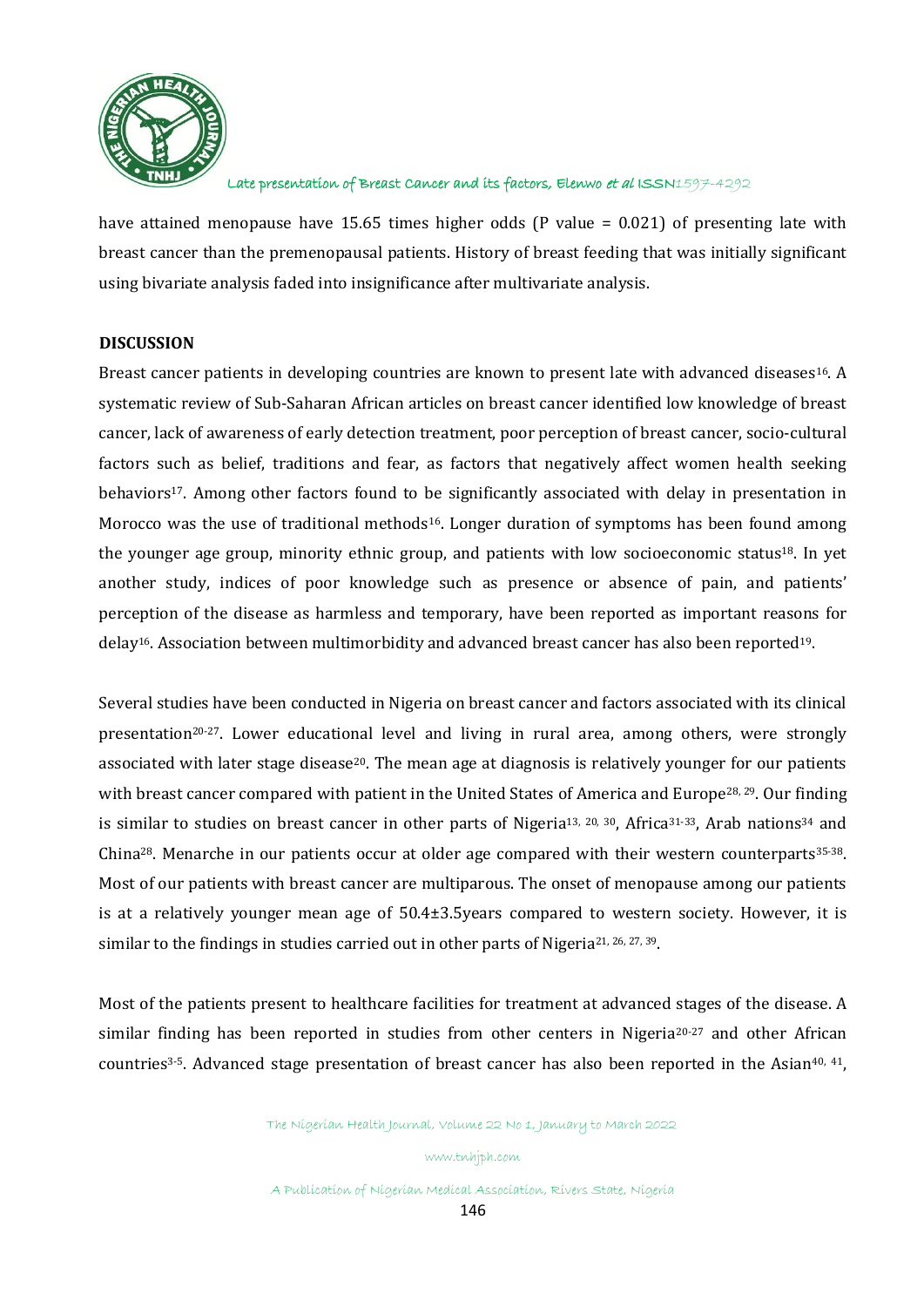

though it varies in some regions<sup>42, 43</sup>. However, the finding of presentation in late stage disease differs from report from developed western societies<sup>29, 44</sup>.

After inputting the sociodemographic variables in bivariate analysis, four of them (parity, history of contraceptive use, known family history of breast cancer, and side of the breast) were found to have no significant association with late presentation. History of breastfeeding was however further excluded by multivariate analysis which found significant relationship between some of the sociodemographic variables (<40years of age, attainment of menopause, and breast asymmetry) and late presentation of breast cancer patients since they all have higher odds of presenting late with breast cancer than their counterparts. A study which focused on determinants of diagnostic delay found patients' age as significant factor, hence has some similarity with our study11. However, it differs from ours partially since we did not investigate patients' education, and hence did not find it significant. Some other studies also found age as a significant index of late presentation of breast cancer<sup>18, 45</sup>. However, a study carried out in Nigeria reported that age at diagnosis, tumor grade and estrogen receptor status were not strongly associated with late stage presentation<sup>20</sup>.

Our study showed that attainment of menopause is a significant correlate of late presentation. Late breast cancer presentation has been reported among pre- and post-menopausal breast cancer patients<sup>46-48</sup>. Breast asymmetry, in our study, is a correlate of late presentation. Likely explanation for this could be that already existing asymmetry of the breast had contributed to recognition of the existence of an anomaly in that breast. There have been reports of delayed diagnosis of breast cancer following unconfirmed asymmetrical mammographic features and other issues<sup>49-53</sup> but we could not find one detailing late presentation due to breast asymmetry.

# **LIMITATION**

The limitations of this study are limited number of breast cancer cases and the convenience sampling method used.

The Nigerian Health Journal, Volume 22 No 1, January to March 2022

www.tnhjph.com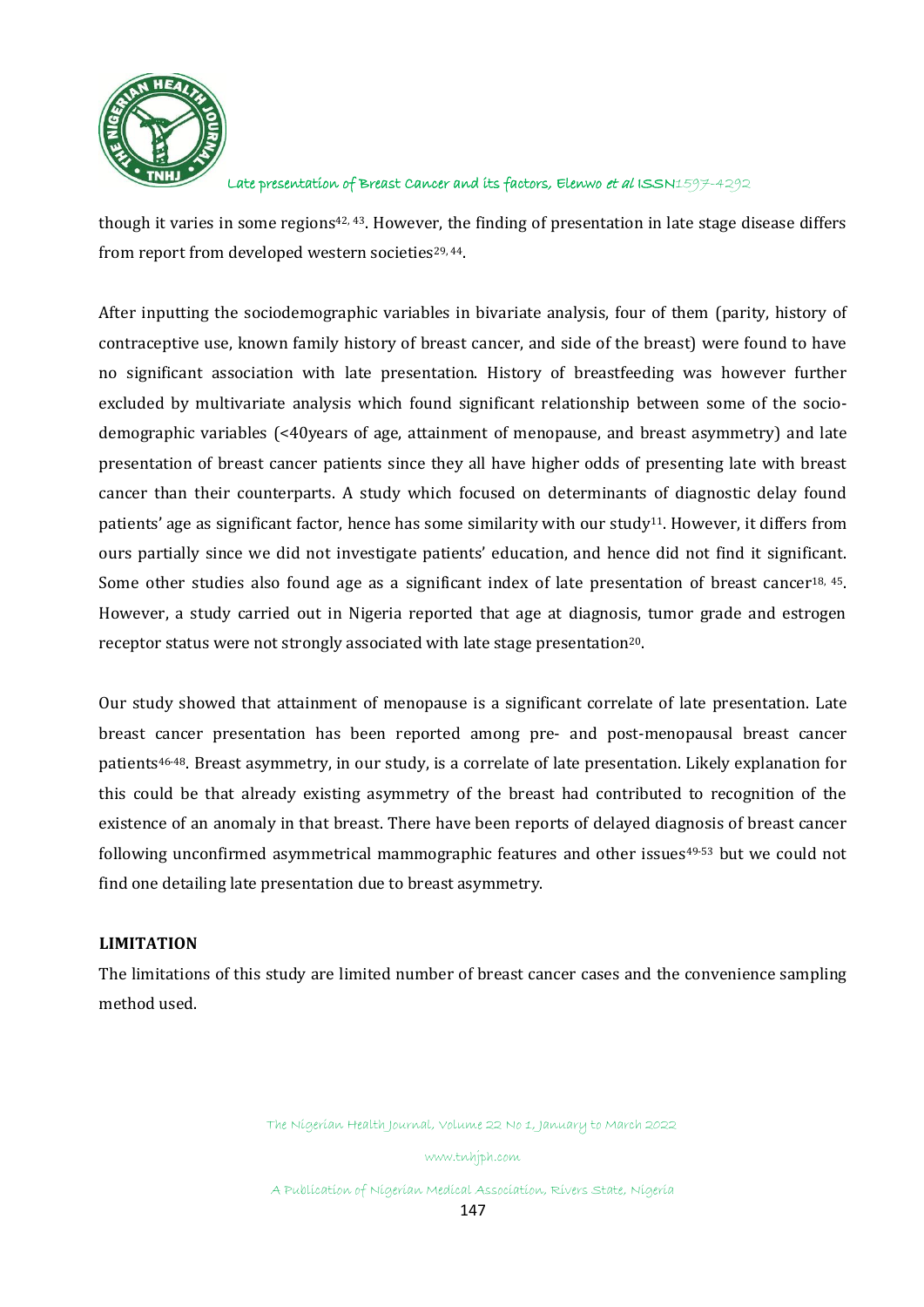

# **CONCLUSION**

Our study showed that there is significant relationship between some of the socio-demographic variables (<40years of age, attainment of menopause, and breast asymmetry) and late presentation of breast cancer patients since they all have higher odds of presenting late with breast cancer than their counterparts. Breast cancer occur among patients with relatively younger age than their western counterpart, and most of them are multiparous.

**Conflict of Interest**: The authors have declared none

# **REFERENCES**

- 1. Ferlay J, Soerjomataram I, Dikshit R, Eser S, Mathers C, Rebelo M, et al. Cancer incidence and mortality worldwide: sources, methods and major patterns in GLOBOCAN 2012. International journal of cancer. 2015;136(5):E359-E86.
- 2. Jemal A, Bray F, Center MM, Ferlay J, Ward E, Forman D. Global cancer statistics. CA: a cancer journal for clinicians. 2011;61(2):69-90.
- 3. Ginsberg GM, Lauer JA, Zelle S, Baeten S, Baltussen R. Cost effectiveness of strategies to combat breast, cervical, and colorectal cancer in sub-Saharan Africa and South East Asia: mathematical modelling study. Bmj. 2012;344:e614.
- 4. Niëns LM, Nyarko KM, Zelle SG, Jehu‐Appiah C, Rutten FF. Equity in Ghanaian breast cancer treatment outcomes—a modeling study in Komfo Anokye Teaching Hospital. The breast journal. 2014;20(1):100-2.
- 5. Ngoma T, Mandeli J, Holland JF. Downstaging cancer in rural Africa. International journal of cancer. 2015;136(12):2875-9.
- 6. Ozmen V, Boylu S, Ok E, Canturk NZ, Celik V, Kapkac M, et al. Factors affecting breast cancer treatment delay in Turkey: a study from Turkish Federation of Breast Diseases Societies. The European Journal of Public Health. 2015;25(1):9-14.
- 7. Neal R, Allgar V. Sociodemographic factors and delays in the diagnosis of six cancers: analysis of data from the 'National Survey of NHS Patients: Cancer'. British journal of cancer. 2005;92(11):1971-5.

The Nigerian Health Journal, Volume 22 No 1, January to March 2022

www.tnhjph.com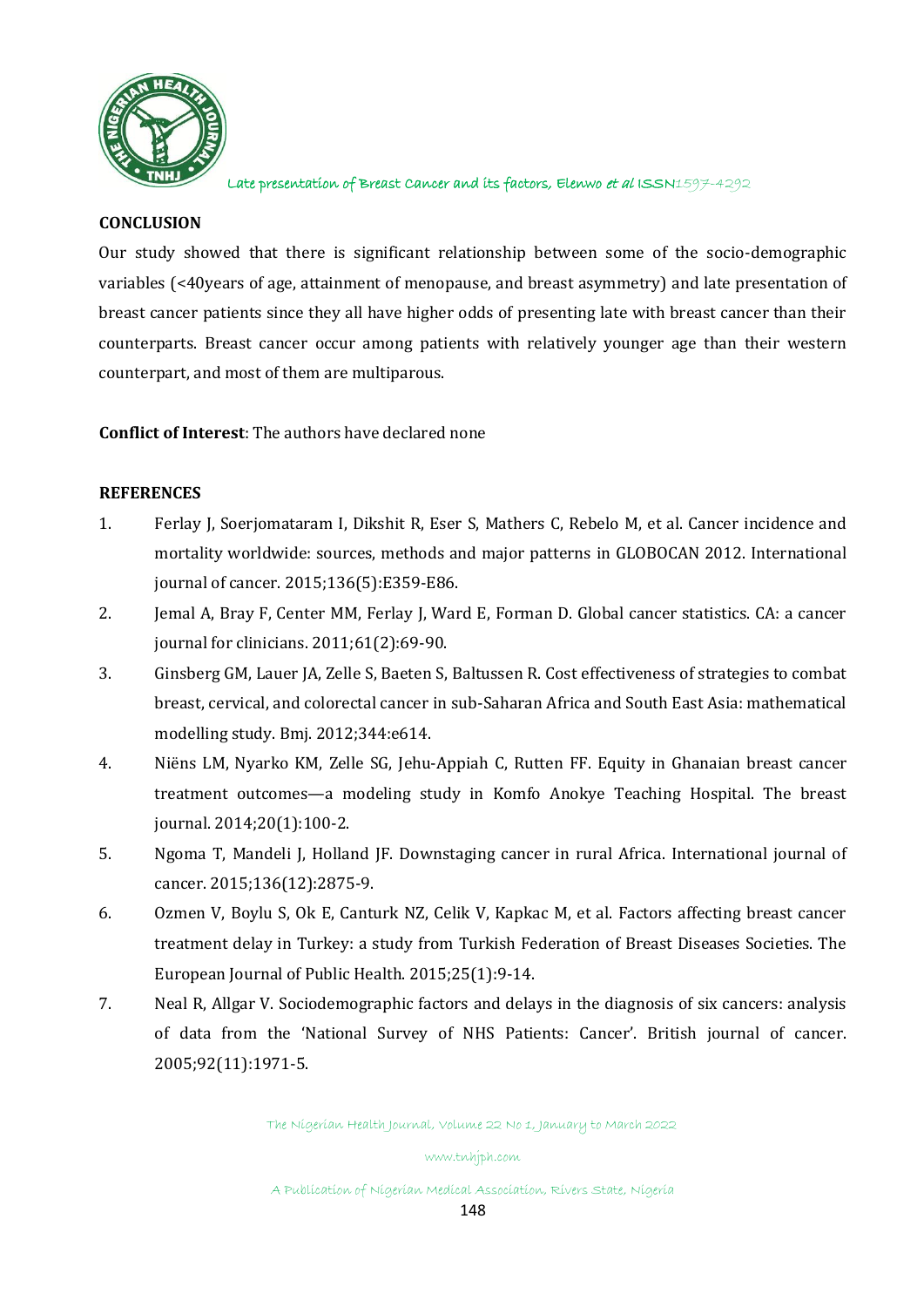

- 8. Andersen RS, Vedsted P, Olesen F, Bro F, Søndergaard J. Patient delay in cancer studies: a discussion of methods and measures. BMC health services research. 2009;9(1):1-7.
- 9. Grunfeld EA, Hunter MS, Ramirez AJ, Richards MA. Perceptions of breast cancer across the lifespan. Journal of psychosomatic research. 2003;54(2):141-6.
- 10. Nosarti C, Crayford T, Roberts J, Elias E, McKenzie K, David A. Delay in presentation of symptomatic referrals to a breast clinic: patient and system factors. British journal of cancer. 2000;82(3):742-8.
- 11. Montella M, Crispo A, D'aiuto G, De Marco M, De Bellis G, Fabbrocini G, et al. Determinant factors for diagnostic delay in operable breast cancer patients. European journal of cancer prevention. 2001;10(1):53-9.
- 12. Richards M, Westcombe A, Love S, Littlejohns P, Ramirez A. Influence of delay on survival in patients with breast cancer: a systematic review. The Lancet. 1999;353(9159):1119-26.
- 13. Eniojukan J, Adepoju T. An Audit of the management and associated contextual correlates of clinical presentations of breast cancer in tertiary hospital in south west. IOSR Journal of pharmacy. 2015;5(6):11-21.
- 14. Kirkwood BR, Sterne JA. Essential medical statistics: John Wiley & Sons; 2010.
- 15. Adetifa F, Ojikutu RK. Prevalence and trends in breast cancer in Lagos State, Nigeria. African Research Review. 2009;3(5).
- 16. Maghous A, Rais F, Ahid S, Benhmidou N, Bellahamou K, Loughlimi H, et al. Factors influencing diagnosis delay of advanced breast cancer in Moroccan women. BMC cancer. 2016;16(1):356.
- 17. Akuoko CP, Armah E, Sarpong T, Quansah DY, Amankwaa I, Boateng D. Barriers to early presentation and diagnosis of breast cancer among African women living in sub-Saharan Africa. PloS one. 2017;12(2):e0171024.
- 18. Fedewa SA, Edge SB, Stewart AK, Halpern MT, Marlow NM, Ward EM. Race and ethnicity are associated with delays in breast cancer treatment (2003–2006). Journal of health care for the poor and underserved. 2011;22(1):128-41.
- 19. Ayeni OA, Norris SA, Joffe M, Cubasch H, Nietz S, Buccimazza I, et al. The multimorbidity profile of South African women newly diagnosed with breast cancer. International Journal of Cancer. 2020;147(2):361-74.

The Nigerian Health Journal, Volume 22 No 1, January to March 2022

www.tnhjph.com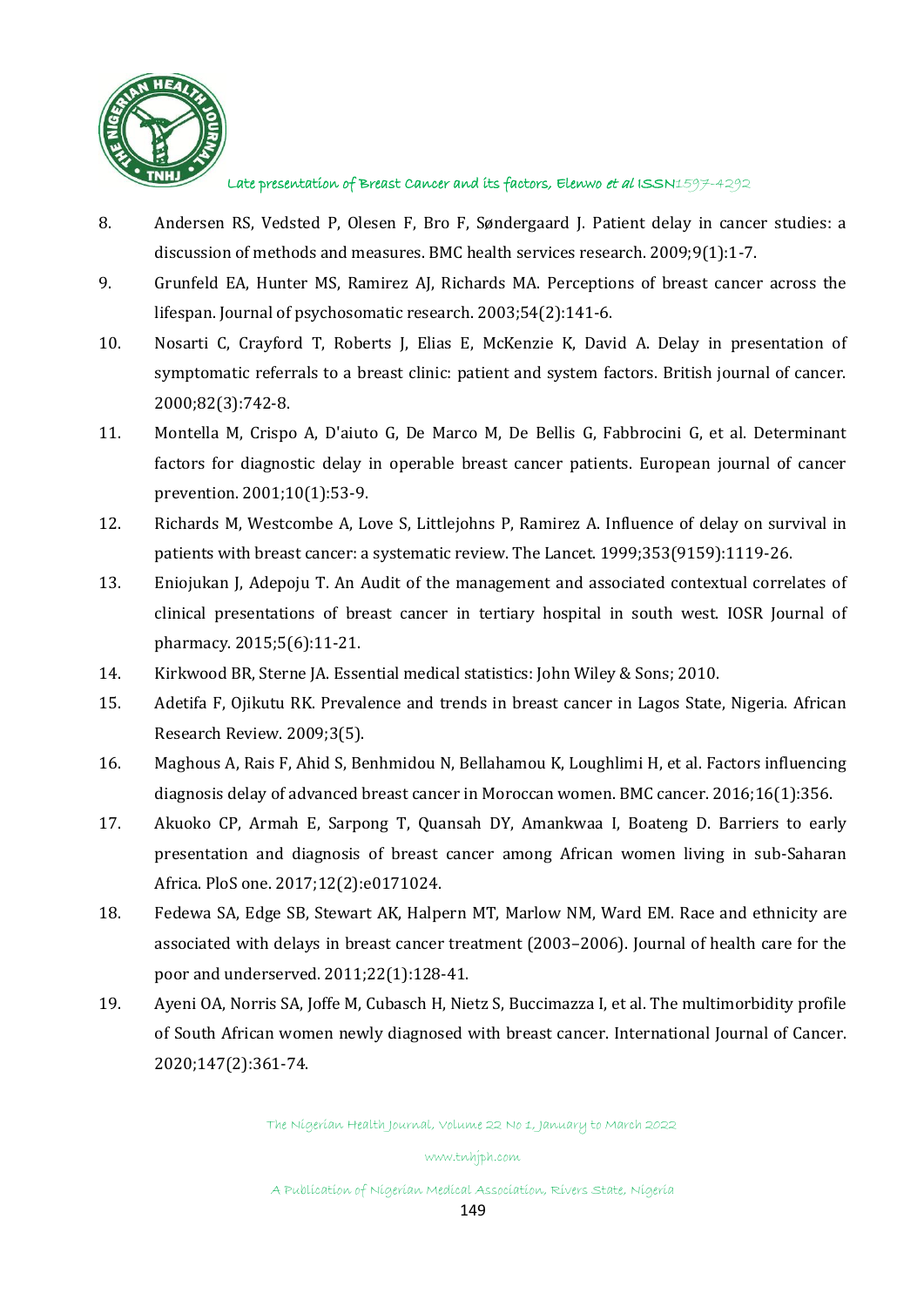

- 20. Jedy-Agba E, McCormack V, Olaomi O, Badejo W, Yilkudi M, Yawe T, et al. Determinants of stage at diagnosis of breast cancer in Nigerian women: sociodemographic, breast cancer awareness, health care access and clinical factors. Cancer causes & control. 2017;28(7):685-97.
- 21. Ebughe GA, Ugare GU, Nnoli MA, Bassey I-A, Nwagbara VJ, Udosen J, et al. Histological type and tumour grade in Nigerian breast cancer: Relationship to menarche, family history of breast cancer, parity, age at first birth, and age at menopause. IOSR J Dent Med Sci. 2013;7(5):58-63.
- 22. Popoola AO, Adewuya AO. Prevalence and correlates of depressive disorders in outpatients with breast cancer in Lagos, Nigeria. Psycho-Oncology. 2012;21(6):675-9.
- 23. Fatiregun O, Sowunmi AC, Habeebu M, Okediji P, Alabi A, Fatiregun O, et al. Prevalence and Correlates of Unmet Supportive Needs of Nigerian Patients With Cancer. Journal of global oncology. 2019;5:1-9.
- 24. Erhabor O, Udomah F, Abdulrahaman Y, Zama I, Imoru M, Adias TC, et al. Randomized Clinical Trials on Breast Cancer in Nigeria and Other Developing Countries: Challenges and Constraints. Perioperative Inflammation as Triggering Origin of Metastasis Development: Springer; 2017. p. 123-59.
- 25. Felix CE, Ogbonna OS, Chinedum CF. Serum Immunoglobulins (IgG, IgM and IgA) in Nigerian Women with Breast Cancer. Open Journal of Immunology. 2018;8(03):81.
- 26. Ntekim AI, Folasire AM, Ali-Gombe M. Survival pattern of rare histological types of breast cancer in a Nigerian institution. The Pan African Medical Journal. 2019;34.
- 27. Adeniji AA, Dawodu OO, Habeebu MY, Oyekan AO, Bashir MA, Martin MG, et al. Distribution of Breast Cancer Subtypes Among Nigerian Women and Correlation to the Risk Factors and Clinicopathological Characteristics. World Journal of Oncology. 2020;11(4):165.
- 28. Song Q-K, Li J, Huang R, Fan J-H, Zheng R-S, Zhang B-N, et al. Age of diagnosis of breast cancer in china: almost 10 years earlier than in the United States and the European union. Asian Pacific Journal of Cancer Prevention. 2014;15(22):10021-5.
- 29. Sant M, Allemani C, Capocaccia R, Hakulinen T, Aareleid T, Coebergh JW, et al. Stage at diagnosis is a key explanation of differences in breast cancer survival across Europe. International journal of cancer. 2003;106(3):416-22.
- 30. Ugwu-Olisa OA, Nnamdi AS, Gregory NC, Festus I. Clinicopathologic study of breast lumps in Abakaliki, South Eastern Nigeria. Asian Journal of Medical Sciences. 2016;7(3):58-64.

The Nigerian Health Journal, Volume 22 No 1, January to March 2022

www.tnhjph.com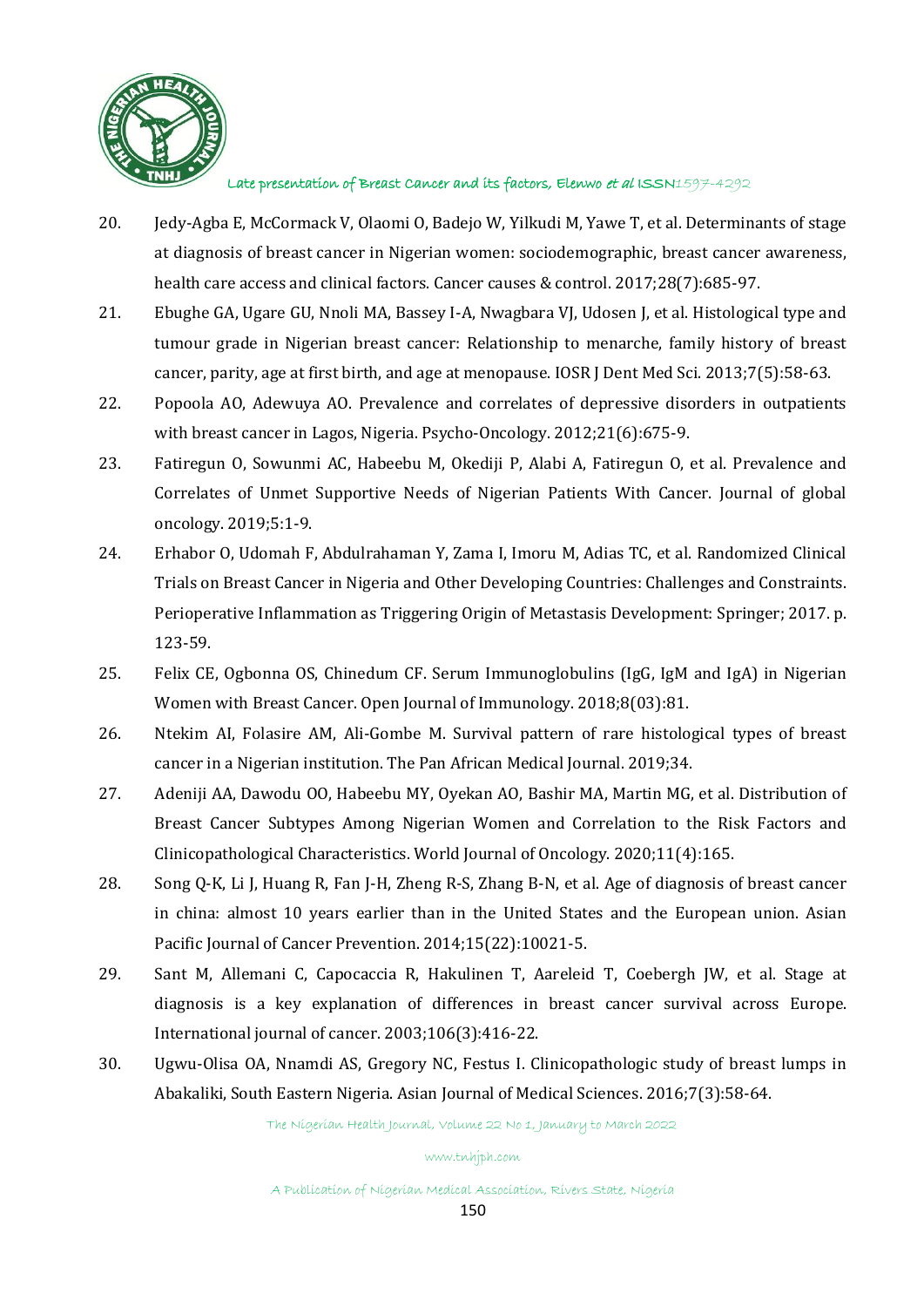

- 31. Balekouzou A, Yin P, Pamatika CM, Bishwajit G, Nambei SW, Djeintote M, et al. Epidemiology of breast cancer: retrospective study in the Central African Republic. BMC Public Health. 2016;16(1):1-10.
- 32. Mensah S, Dogbe J, Kyei I, Addofoh N, Paintsil V, Osei Tutu L. Determinants of Late Presentation and Histologic types of Breast Cancer in Women Presenting at a Teaching Hospital in Kumasi, Ghana. 2015.
- 33. Fregene A, Newman LA. Breast cancer in sub‐Saharan Africa: how does it relate to breast cancer in African‐American women? Cancer: Interdisciplinary International Journal of the American Cancer Society. 2005;103(8):1540-50.
- 34. Najjar H, Easson A. Age at diagnosis of breast cancer in Arab nations. International journal of surgery. 2010;8(6):448-52.
- 35. Mathur D, Toriola A. Age at menarche in Nigerian athletes. British journal of sports medicine. 1982;16(4):250-2.
- 36. Umeora O, Egwuatu V. Age at menarche and the menstrual pattern of Igbo women of southeast Nigeria. African journal of reproductive health. 2008;12(1):90-5.
- 37. McDowell MA, Brody DJ, Hughes JP. Has age at menarche changed? Results from the National Health and Nutrition Examination Survey (NHANES) 1999–2004. Journal of Adolescent Health. 2007;40(3):227-31.
- 38. Yermachenko A, Dvornyk V. Nongenetic determinants of age at menarche: a systematic review. BioMed research international. 2014;2014.
- 39. Okonofua FE, Lawal A, Bamgbose J. Features of menopause and menopausal age in Nigerian women. International Journal of Gynecology & Obstetrics. 1990;31(4):341-5.
- 40. Yip C-H. Breast cancer in Asia. Cancer Epidemiology: Springer; 2009. p. 51-64.
- 41. Agarwal G, Pradeep P, Aggarwal V, Yip C-H, Cheung PS. Spectrum of breast cancer in Asian women. World journal of surgery. 2007;31(5):1031-40.
- 42. Youlden DR, Cramb SM, Yip CH, Baade PD. Incidence and mortality of female breast cancer in the Asia-Pacific region. Cancer biology & medicine. 2014;11(2):101.
- 43. Fan L, Goss PE, Strasser-Weippl K. Current status and future projections of breast cancer in Asia. Breast care. 2015;10(6):372-8.

The Nigerian Health Journal, Volume 22 No 1, January to March 2022

www.tnhjph.com